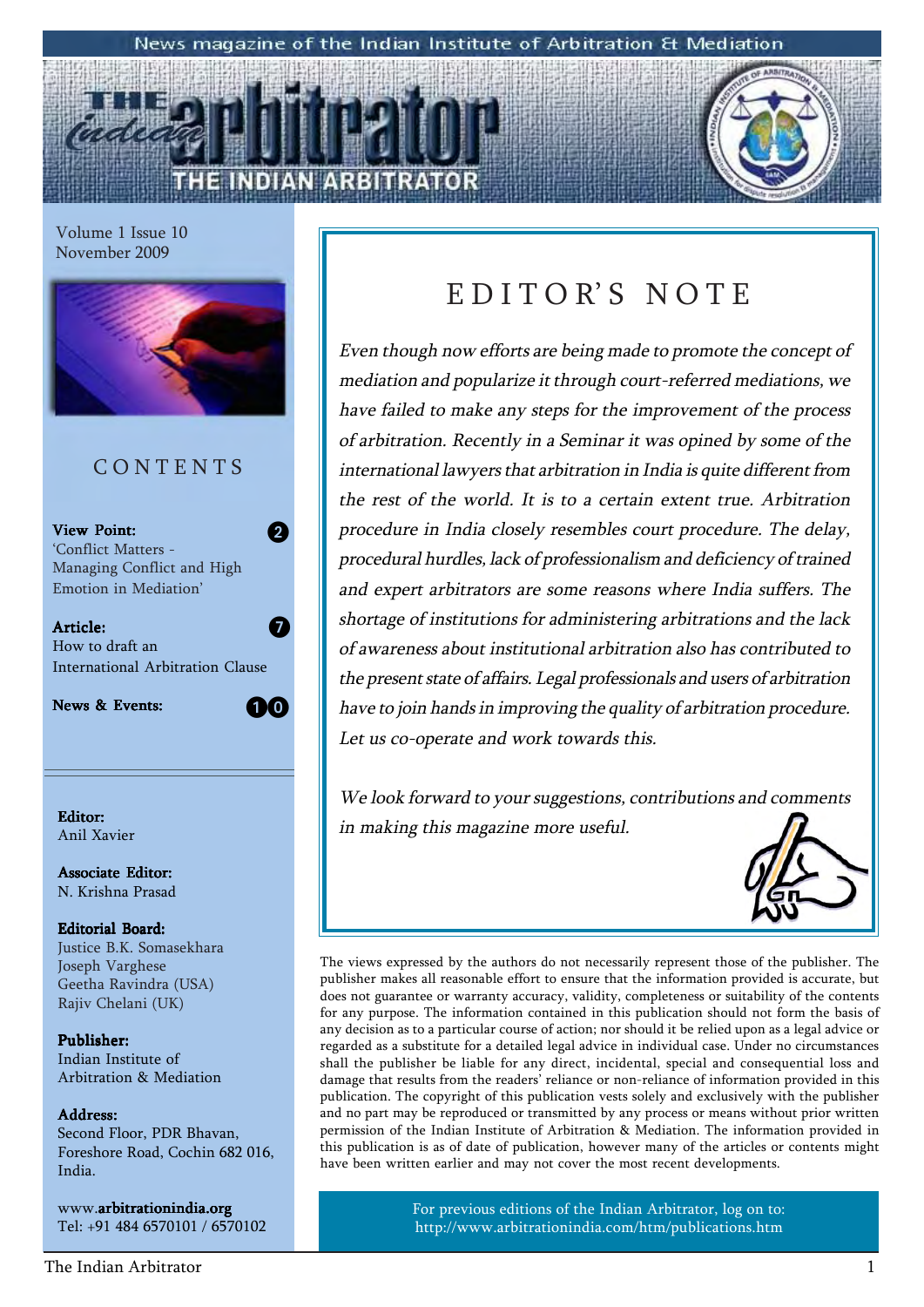# $D<sub>0</sub>$

## 'Conflict Matters -Managing Conflict and High Emotion in Mediation' : TONY WHATLING

Conflict is inevitable; it is a daily experience for all of us. It is such an every day experience that we often fail to label it as such and in many instances deal with it very effectively. Definitions of conflict are many and varied but Pruit [1981 in Haynes. 1987] describes it as ëan episode in which one party tries to influence the other or an element of the common environment and the other resists'. Haynes adds that 'This nonjudgmental definition is useful because it legitimates conflict. It also

suggests that the mediator is therefore the manager of the negotiation [conflict]. Conflict management and negotiation management become the same' [John M. Haynes & Gretchen L. Haynes Mediating Divorce 1989].

Considering the central place that conflict has in the business of family mediation, relatively little has been published about it  $-$  at least in terms of how to assess its level and manage its effects. It was only in 1994 that Folger and Jones explored differences in personal 'Conflict Ideologies' [Joseph P. Folger & Tricia Jones, eds. New Directions in Mediation. 1994].

Conflict continues to preoccupy mediators across the entire range, from novice to the most experienced.

In this article I will explore some general ideas about conflict, consider how and why it is brought to mediation, who is responsible for its management and propose some options for its effective management. Within the scope of this paper it is not possible to address the influence on conflict of differences in gender and culture. There is still a great deal of work to do in understanding and managing the effects of such diversity.

Two key ideas about conflict: Firstly, we all hold personal 'life-scripts' about conflict. Depending on our early life experiences, we may regard conflict as potentially exciting, energising and positive. We may see it as scary, worrying, potentially painful and essentially negative. We may of course be somewhere in between. Where we stand personally is not predictive of our effectiveness as mediators, but we do need to be aware of how conflict affects us personally, as well the effect it is having on

the process of the negotiating parties. As Haynes points out 'Conflict is frightening to most people. Most professionals either are scared of conflict between clients and so try to suppress it, or believe that it is inherently wrong and so avoid it. Yet conflict is universal to all mediation cases. The question is not whether conflict exists but how it can be made constructive', [John M. Haynes & Gretchen L. Haynes, Mediating Divorce. 1989].

#### Conflict energy

My second key point is that conflict is 'Change Energy'. It creates energy to move from something or somewhere - to something or somewhere else. Conflict can arise

from dissatisfaction- for example with a particular personal situation, a way of working within an organisation, a relationship or a product. Without 'dissatisfaction-conflict', there would be little impetus to improve or develop systems, relationships or indeed technology. A major landmark in my own development as a mediator involved adapting my personal constructs so as to be able see conflict as potentially positive, creative and productive.

Conflict is 'Change Energy'. It creates energy to move from something or somewhere. Conflict can signal constructive ways of bringing about change and of re-ordering lives.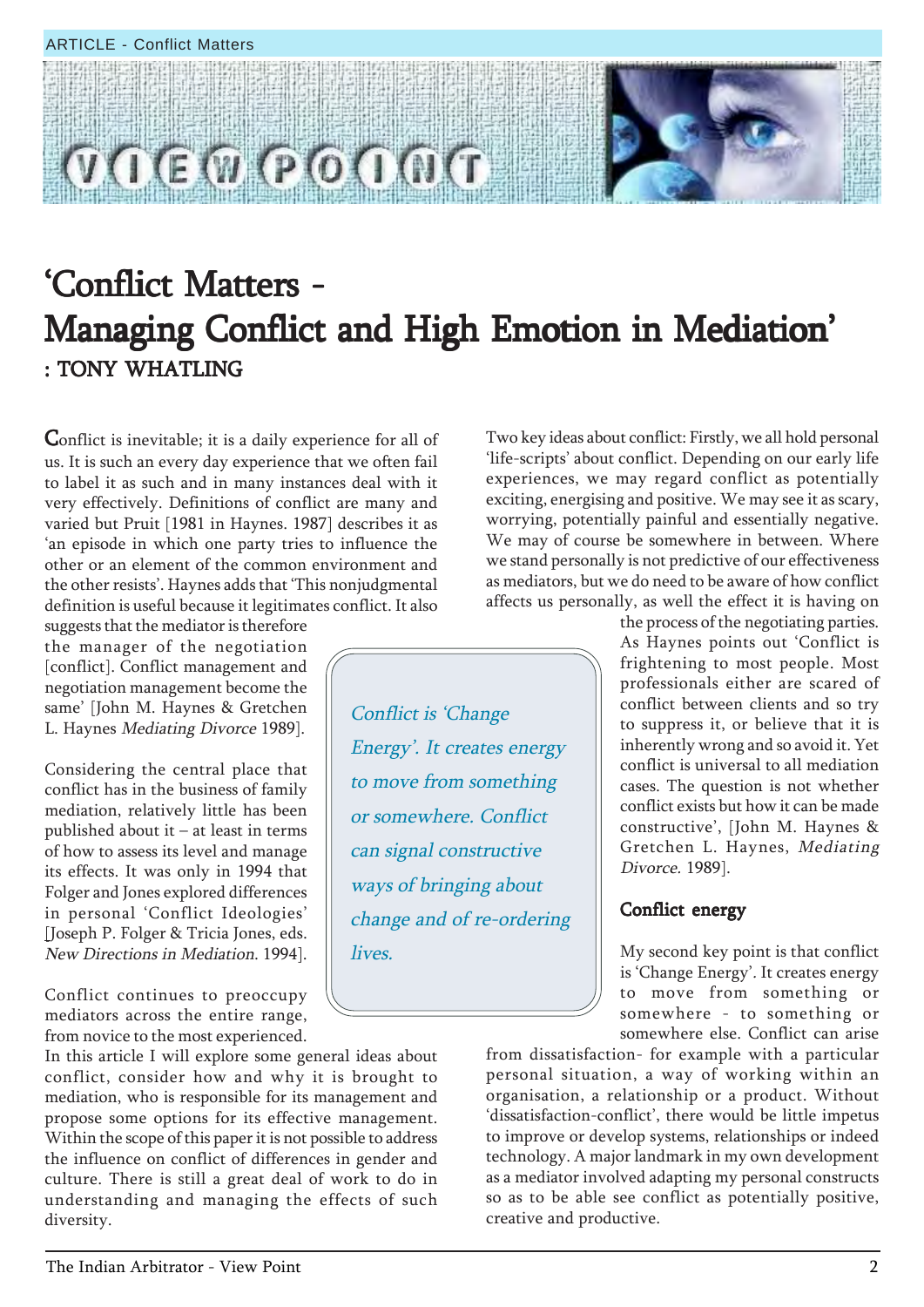#### ARTICLE - Conflict Matters

Conflict then can create the required energy to bring about the 'psycho-social' transition associated with the ending of a close personal relationship, i.e. separation and divorce. Without 'conflict energy', the transition might be difficult to achieve. With a few couples, a wish to avoid any acrimony has appeared to protract the negotiation of practical arrangements for separation. It has almost been that they were working so hard to be civilized, that they were failing to generate sufficient heat to create the split.

It has been interesting to note the language shift from the early days of practice development in the UK, when we tended to refer to the mediator's role in 'controlling' conflict, to the point when we changed to the more accurate term of 'managing' conflict. The latter term clearly acknowledges the potential benefit in not

suppressing conflict energy. It recognises that it is the task of the mediator to assess the relative level of the conflict and to orchestrate it to the benefit of the change process.

In the words of Marian Roberts, 'Conflict can signal constructive ways of bringing about change and of reordering lives. At least the potential for positive change is greater where there is anger than where there is the helplessness and hopelessness of depression' [Roberts, M., Mediation in Family Disputes.].

#### Managing not controlling

As mediators, we are responsible for managing the process in such a way as to create the conditions that enable individuals to manage the responsibility they have for their own behaviour.

Too much process control may lead the parties to hand over responsibility for their behavior to the mediator. Too little process control can create a sense of anythinggoes and the build-up of frustration and arousal to danger level. I recall one couple I saw whose reputation for high conflict preceded them and in consequence led me to over-control the many and frequent indicators of argument between them. I was able to keep them in the session for almost an hour before they both erupted in frustration anger and left the building. Clearly my anxiety about their conflict and my high level of control resulted in neither of them feeling that they were heard and understood by me.

Too much process control may lead the parties to hand over responsibility for their behavior to the mediator. Too little process control can create a sense of anything-goes and the build-up of frustration and arousal to danger level.

A prevailing concern for mediators is that the high emotions that are so commonly brought to the session will at some point go out of control. At best one or other of the parties might leave; at worst someone will be hit. Violence in the session is fortunately rare. Where it does happen it is almost always client-to-client. The only two reported instances of violence to mediators I am aware of, were the result of mediators stepping in the way of a 'swipe' aimed by one partner at the other (in one instance a heavy handbag swung with enough force as to cause bruising).

To sum up then, conflict not managed effectively can lead to frustration, anger, aggression and/or withdrawal. If the mediator does not manage the conflict then the conflict may manage the mediator- and the process.

#### The physiology of conflict and anger

It appears that the 'stimulus effect' of a potential threat to our safety, security and well being, creates a state of 'arousal' which in turn activates what is known as the 'lower brain' or 'primitive brain' i.e. located in the spinal cord. A lay explanation of this is that if we touch a hot surface, our nervous system only needs send the message as far as the spinal cord so as to get a message back, stimulating the muscular action required to remove the hand. This 'autonomic' reaction (i.e. things start happening without any communication as yet with our higher brain), starts

production of adrenalin or noradrenalin and around the same time engagement of the higher brain is triggered. Again in lay terms, what is happening is a physiological preparation for the energy required for 'fight/flight' options, i.e. stay and fight, (a response to production of adrenalin), or run away (a response to production of noradrenalin). It is not really known why one person produces more of what might be called 'fight-fuel' and another 'flight-fuel', though it is likely that genetic and gender differences plus ësocial conditioning/life experience' factors all play a part. Once the higher brain is in action, rational or more conscious decision-making about fight/flight is possible. This mature 'reflective process' usually creates an awareness of the potential negative consequences and results in a gradual calming down and return to rationality. For example in mediation practice it is likely to follow soon after a client has left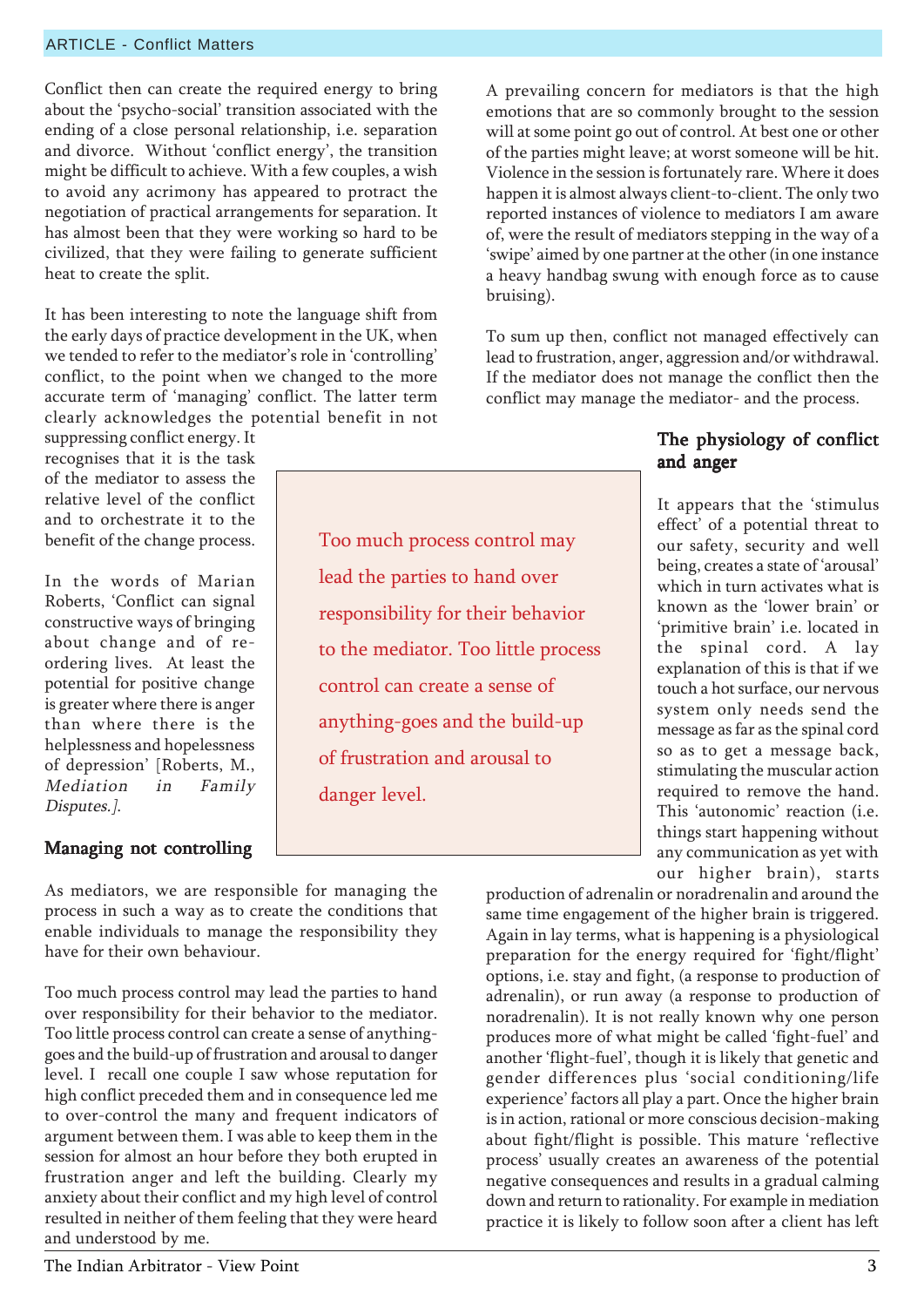the room, hopefully assisted by the support of a calm mediator and/or cup of tea.

Conversely, however, for some individuals, the involvement of the higher brain may trigger the production of hormones, which can result in a form of self-reinforcing aggressive behavior. Unfortunately, this state of chemically reinforced emotional 'high', in turn results in a reduction in our capacity for rational thought and behavior. When this level is reached, the brain continues to produce 'brain opiates' designed to maintain the required levels of 'fight' energy and resistance to fatigue and pain. Whilst the latter is known to be essential to troops in battle, it is clearly undesirable in the mediation setting. In the event that this 'emotional high' level is reached, it can take up to  $1 \frac{1}{2}$  hours for the effects to wear off i.e. to 'come down' to the optimum level for rational thought and behavior.

#### Safe practice

Most of our clients attend mediation with a 'good enough' degree of free will, if only to 'tell their story' about how badly the other side has been and is behaving. Most people in dispute do actually want a resolution, a settlement of the conflict. In other words, dispute resolution negotiations are usually less about whether to settle than when, how and on what terms. Most people, approaching a service they have not used before intuitively pay attention to how to behave as an effective consumer of that service. They probably regard themselves, and want to be seen by the mediator as a) reasonable, b) rational and  $c$ ) a 'good parent'. This is likely to help them to moderate behaviour that in another context could become unmanageable. It has often been said that the mere presence of a demonstrably impartial third party is usually enough to influence behavior for the better. Couples often say "We have not been able to talk to each other like this for months/years - we only seem to be able to do this here"

#### Pre-referral steps

There are a number of steps that can be taken to reduce the risks of negative conflict occurring, even at prereferral. These include sending clear and languageappropriate information to the parties which spells out our concern about violence or abuse, the mediation values and principles and constructive behaviours that are associated with effective negotiations. It is important to ensure that policies and guidelines on domestic abuse are well established in the Service and to give potential referrers realistic and constructive expectations of mediation. For example, I referred above to a situation where a mediator intercepted a blow aimed at the other party. Subsequently, we learned that at least three

#### Reception

The best examples of reception facilities are those that present a calm and welcoming atmosphere with comfortable temperature, - availability of a genderbalanced range of magazines, refreshments, and access to clean toilet facilities. There are practical and budgetary limitations but many possibilities do not involve major financial outlay. My dentist makes very effective use of background calming 'music' in his waiting room! Perhaps the acid test is to try sitting in your reception area, envisioning the unfortunate circumstances that might have brought you to this Service and then ask yourself how comfortable you would be to wait there.

#### Furniture

In the mediation room, the chairs should be of equal shape, height and size - and arranged with appropriate body spacing. Where high conflict exists, the normal 'social body-space' distances probably need to be increased. For me, the right chair is one that strikes the balance between comfort and business i.e. the office style armchair. The dining chair can be lacking in support for one to two hours, whilst the soggy, floor level style is too casual and difficult to get out of. Opinions also differ on use of tables, with some mediators preferring the high table for sitting round, not least for the amount of paper-work that can be involved in finance and property. My preference is for the round coffee style table at approximately knee height, providing as it does, the advantage of space for papers without the potential 'defensive-barrier' effect of the high table. Seating arrangements that focus the party's attention on the mediator(s) at this stage are probably preferable to having them 'eyeball-to-eyeball' or 'head-to-head'.

#### Establishing ground rules

Reminding about the mediation process, principles and ground rules in a calm, jargon free, confident, unhurried style sets the tone for how things are going to be conducted in the session, and centralises the mediator as the manager of the process. It also establishes the norm that one person speaks at a time and when that is happening others listen, i.e. it models 'turn-taking'. In the 'hand-bagging' example referred to earlier, I learned that the female client had repeatedly made angry interruptions over this brief introduction stage. With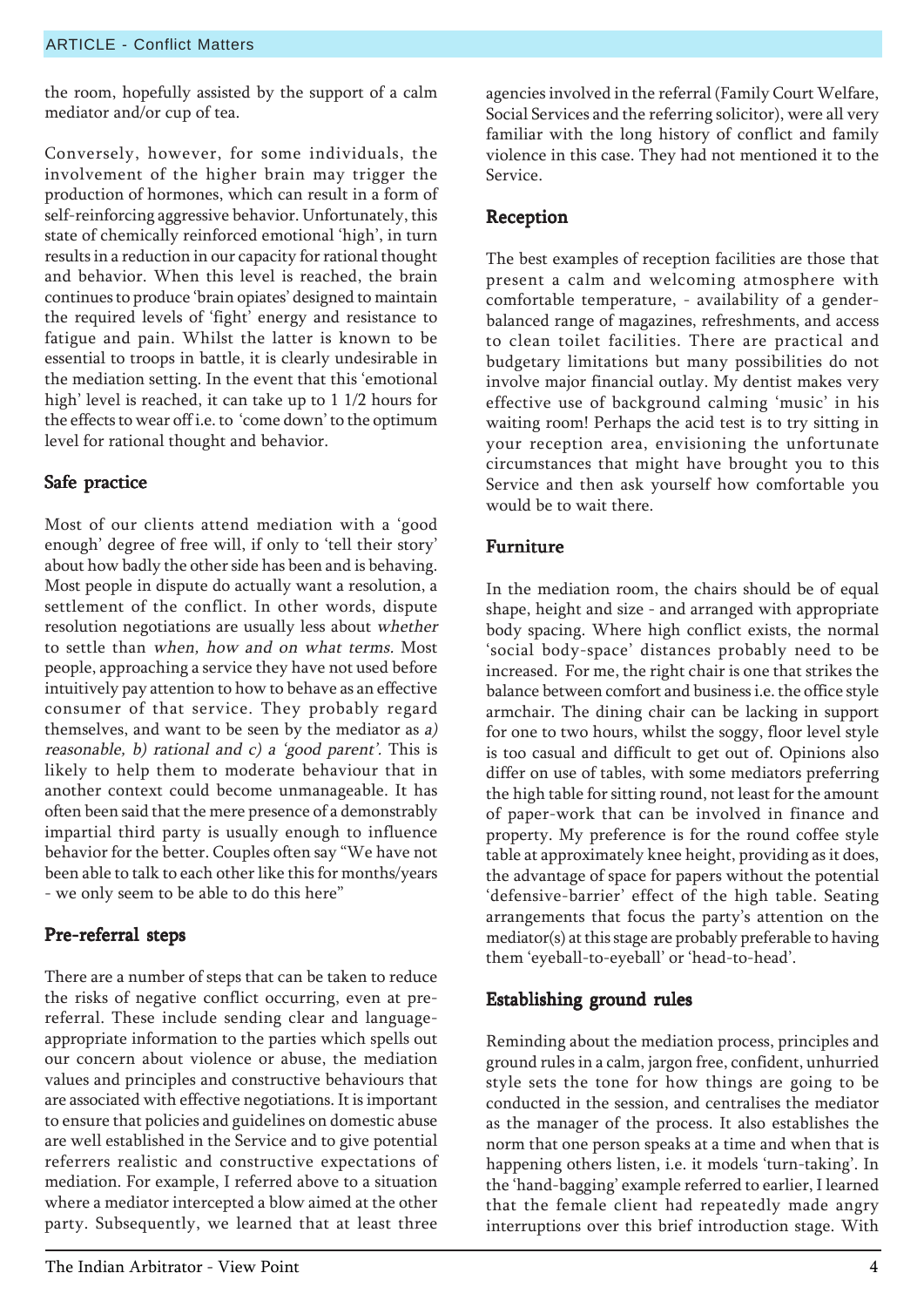hindsight, we could see that this was early warning that she would not keep to the 'social contract' and was a significant predictor of what followed. The maximum use of effective core verbal and non-verbal communication skills is, therefore, crucial at this stage i.e. attending, active listening, clarifying, summarising, paraphrasing, understanding and acknowledging.

#### Gaining clients' co-operation in understanding their conflict styles

There may be very valuable information that can be gathered from the client about their conflict patterns. Clients are no less able than mediators, to know what upsets and angers them and how they tend to react when that happens. In that sense they can be said to be the  $\degree$ in their own conflict, frustration tolerance and anger patterns, as well as those of their partner/spouse. We can use a range of open-ended and circular questions, to build up an understanding of what might help this individual and this couple to maintain the conflict at a constructive level. For example, I might ask, "What happens to you personally when you two argue or disagree"? - "Can you give me an example of how you might respond"? "I guess some of us react by getting angry and feeling like hitting out, whereas others respond by withdrawal, or humour, - how do you personally react?" - "If it came to an argument in mediation, how do you think you might respond, and how might I recognise that it was happening to you"? Circular questioning can then be used to learn about the conflict style of the other party, for example "What sort of things might she/he say, that you might say or do in the session that would make it hard for them to stay calm?" [The use of questions in domestic abuse screening. Tony Whatling - unpublished])

#### Being heard

Each party has a basic human need to be 'and understood' (This is not the same as the wish they may well have to be judged to be right). Only when this need is met are they likely to be ready to work together as negotiators. At the beginning of the process, it is unlikely that the parties can hear and understand each other. It is almost impossible to overdo the even-handed summarizing, paraphrasing and clarifying at this stage, as clients will increasingly begin sending back verbal and non-verbal signals that they are reaching this important 'understood' state. When this is working well, the foundations are set for this mutual capacity in the later stages, for example option development.

To argue or take sides with the positions of either party at this stage is to risk losing the session before it has effectively begun. The mediator needs to check frequently for understanding, rather than assume knowledge of what the words mean. Apart from the real importance of needing to understand, it helps to calm and slow the pace.

One particular woman I worked with told me that when her ex husband looked at her with a certain 'smirk on his face' she 'saw red' and wanted to hit him. She associated that particular look with his ability to belittle her. During mediation, he demonstrated a convincing level of understanding of this systemic component of their relationship, but he maintained that it was a personal facial characteristic- a 'way of looking'- when he felt psychologically uncomfortable. Whatever the 'truth' or reality of our verbal analysis and understanding of the behaviour, the 'effect' impaired their ability to communicate constructively. Eventually I proposed a list of options, including moving their chairs to an angle where they could converse without direct face-to-face contact. It worked and the couples were able to reach agreement.

Feelings and emotions can be 'normalised' as being appropriate in the circumstances. Having done so it can help to switch the focus of both content and process. For example if the argument about contact times is becoming circular and 'rising' in intensity then propose a switch to parenting principles to be listed on the flip chart.

#### Assessing the quality of the conflict

Assessment is needed of the constructive versus negative quality for each couple, in terms of what was learned at intake. One very memorable couple described a 15-year relationship of high verbally abusive conflict. It was what had attracted them to each other in the first place!

Does the conflict look and sound even-handed, or is it oppressive- or having an intimidating effect? Its level can be monitored- whether it is declining or rising in volume. Surprisingly many people find it hard to sustain high levels of verbal conflict, so will calm down of their own accord. If mediators can avoid being alarmed by this almost inevitable and often noisy ventilating process and a wish to shut it down, they can concentrate instead on assessing its quality. Apart from its potential cathartic benefits for the couple, it has some added advantages for a mediator intervention.

#### Strategies if conflict persists

As part of my introduction, I always ask for mutual agreement that I should stop the session if it is no longer constructive, making the point that they too can ask for 'time-out' if it becomes too difficult to stay calm. If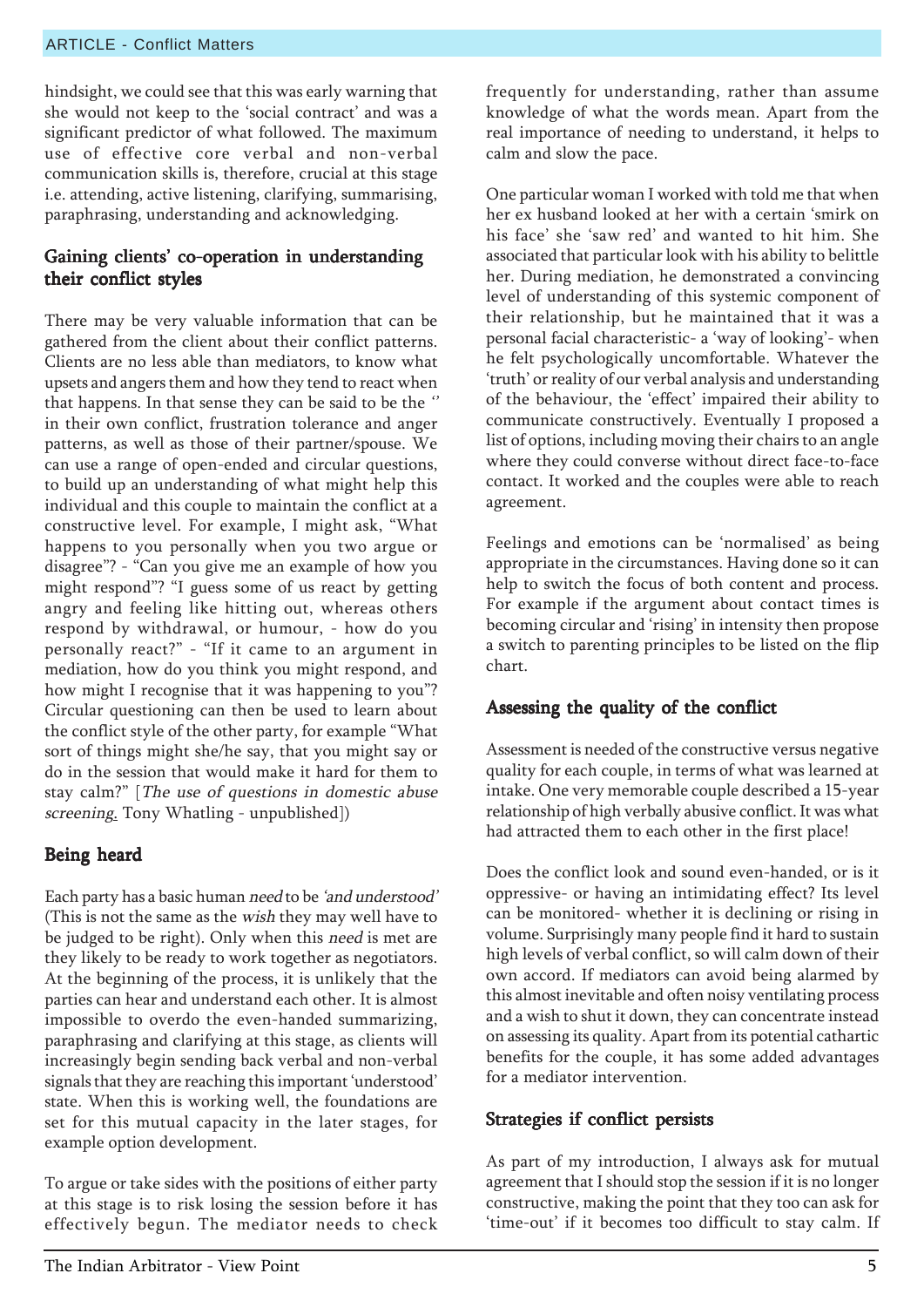necessary, I move up through the 'gears' of process control assertively, for example restating the ground rules, introducing new ones in response to what has happened, stopping 'triggers' (i.e. key words, tone, looks), and abusive language or threatening behavior. I may comment on the effects of anger, threatening or oppressive behavior, on the other party and on me, the mediator. It is usually enough to comment on the difficulty in hearing and understanding what the angry person is trying to say.

Ignoring provocative comments can also sometimes be effective but if they recur, they have to be dealt with. Humour is risky but can be very effective, as can be asking a client to replace complaints about what the other does wrong or badly, with what they want them to do differently in future. Re-framing, normalising and/ or mutualising involve redefining 'negative attribution' labeling (e.g. 'lazy', 'irresponsible', 'amoral', 'a bad parent'), as concerns and/or evidence or emotions that are understandable in the context of such meetings.

#### Dealing with high arousal

When anger arousal has reached 'red-alert' level the warning signals have probably been missed or ignored. It actually takes several seconds to get up and leave a room, and there have usually been several minutes of signals preceding the act. If I observe those signals I can comment on them, for example "You are looking upset/ sounding angry and look as if you might be thinking of leaving. Is that what is happening to you?" If a client leaves the room, they have in effect taken over of management of the process so I prefer to prevent that before it gets that far.

If in the fairly rare situation the physiological arousal 'high' occurs in joint session, it is very important to get the angry person's attention. They may well be looking intently at and have moved their body towards the target of their anger, and away from me. The best way to get their attention is by repeating their name, escalating the volume if there is no immediate response, and at the same time asking them to look at you. Immediately I get a response I maintain non-threatening eye-contact, acknowledge the anger, declare 'time-out' and stand up so as to demonstrate that a move is going to happen. I usually ask the more passive party to leave the room, since they are less likely to want to argue about the need to do so. I consider whether to 'caucus' or 'shuttle mediate' with each party, to offer further joint or solo appointments on another date etc. When in doubt, I stop mediation.

Whilst there are undoubtedly elements of 'science' in mediation practice, much effective practice is based on 'art'. The timing of the intervention is crucial and no amount of theory can substitute for a good mixture of training, supervised practice, and plenty of face to face experience.

No one of the ideas in this article of themselves is likely to ensure effective conflict management or safe practice. If, however, some points are allocated to each of them, this can begin significantly to improve the management of conflict practice and increase the prospect of harnessing its positive potential.

(Author: Tony Whatling, Trainer, Mediator, Professional Practice Consultant - First published in UK College of Family Mediation Journal [Vol. 1 No. 2 Spring 2001])



We would like to have your contributions, provided they are not published else where. Articles should be in English. Please take care that quotations, references and footnotes are accurate and complete. Submissions may be made to the Journals Division, Indian Institute of Arbitration & Mediation, PDR Bhavan, Second Floor, Foreshore Road, Cochin - 682 016 or editor@arbitrationindia.com.

Publication of the Article will be the discretion of IIAM and submissions made indicates that the author consents, in the event of publication, to automatically transfer all copyrights thereof to the publisher of the IIAM Journal

> Opportunity may knock once ....but temptation bangs on your front door forever.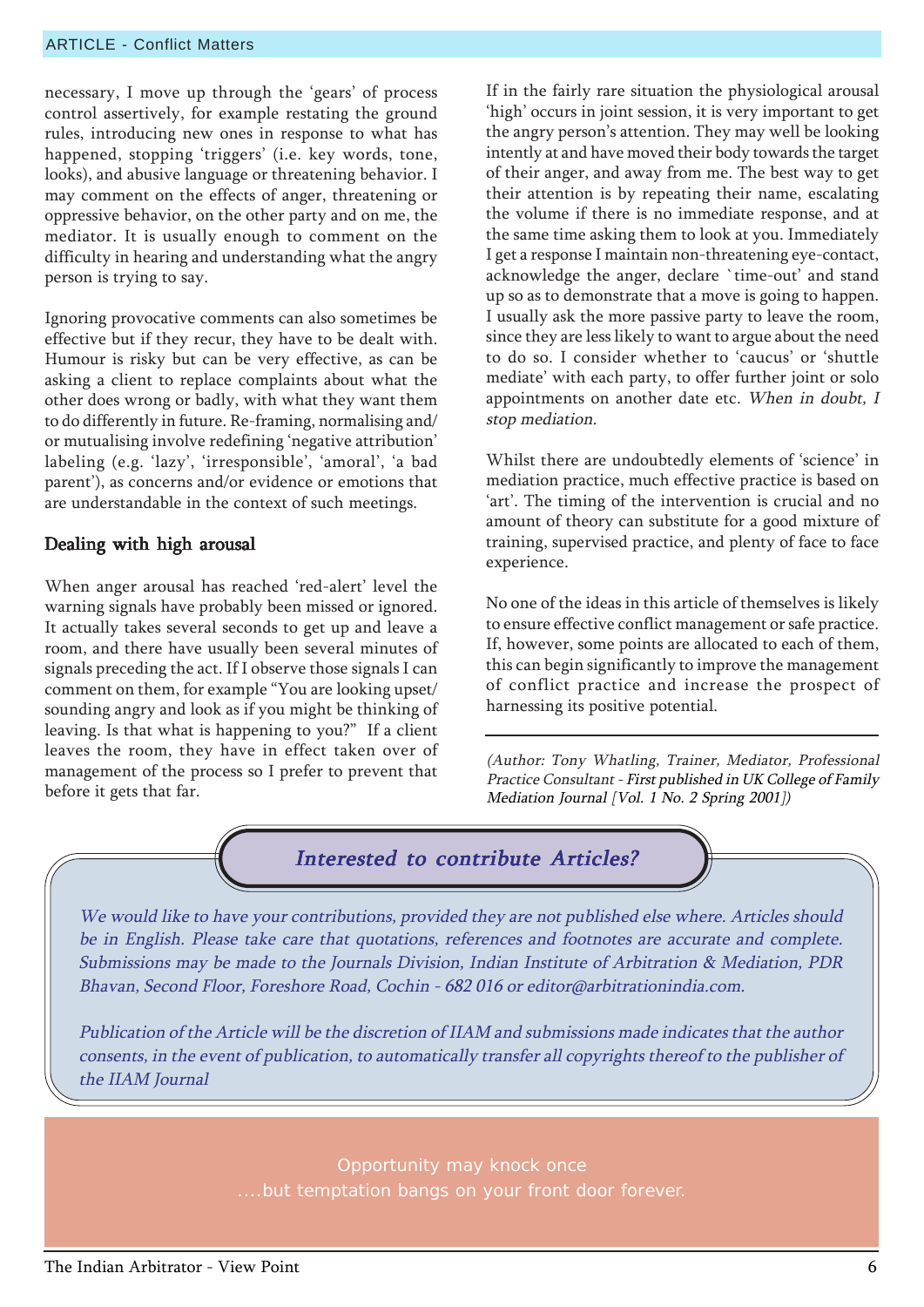

## How to draft an International Arbitration Clause : ROBERT E. CROTTY AND JACLYN M. METZINGER

Failing to carefully consider the arbitration clause may result in lengthy negotiations (and perhaps litigation) about the arbitrability of a dispute and can eliminate the efficiency benefits that parties expect to realize from arbitration.

#### Introduction

When entering into an international business agreement, one or both parties may want to consider arbitration as a potential method of dispute resolution. The parties will usually view arbitration in a neutral country as more fair than litigation in the other party's country. In addition, arbitration is generally considered to be faster, less expensive and more confidential than litigation. In order to realize these benefits, however, it is important to draft an arbitration clause that adequately sets out what arbitral organization, if any, the parties will use, what disputes the parties agree to arbitrate, how the parties will choose the arbitrators, what law will be applied to the arbitration, what rules of procedure will be applied and other matters that, if properly considered when drafting the arbitration clause, will allow the arbitration to proceed smoothly.

Failing to carefully consider the arbitration clause may result in lengthy negotiations (and perhaps litigation) about the arbitrability of a dispute and can eliminate the efficiency benefits that parties expect to realize from arbitration. A thoughtful and comprehensive arbitration clause can insure that the arbitration proceeds smoothly without attempts to litigate arbitrability or to initiate proceedings to affect the venue, arbitration procedures, enforceability of the award and the like. Parties, therefore, should consult with their litigators to draft a clear and binding arbitration clause that will best serve their interests in the event of a future dispute. The discussion below deals with some of the important issues to consider when drafting an international arbitration clause.

#### International Arbitral Associations

Contracting parties from different countries should agree that arbitration be governed by an international arbitral association, such as the International Chamber of Commerce (ICC) Court of Arbitration, the London Court of International Arbitration (LCIA) or the American Arbitration Association's International Centre for Dispute Resolution. Each association has a standard arbitration clause and well-established procedures that the parties can adopt - or adapt - to increase the predictability of their dispute resolution. Furthermore, the arbitral associations administer the arbitration so that disputes are resolved in an orderly and prompt manner.

#### The Scope of the Arbitration Clause

One of the first things to consider is the scope of the arbitration clause. What kinds of disputes are you willing to arbitrate? Do you want to arbitrate any and all disputes arising under the business agreement or do you want to limit arbitration to particular types of disputes? Standard arbitration clauses are very broad and are intended to cover all disputes that arise out of the business agreement and the arbitration clause. Less broad clauses may lead to litigation over what disputes the parties agreed to arbitrate.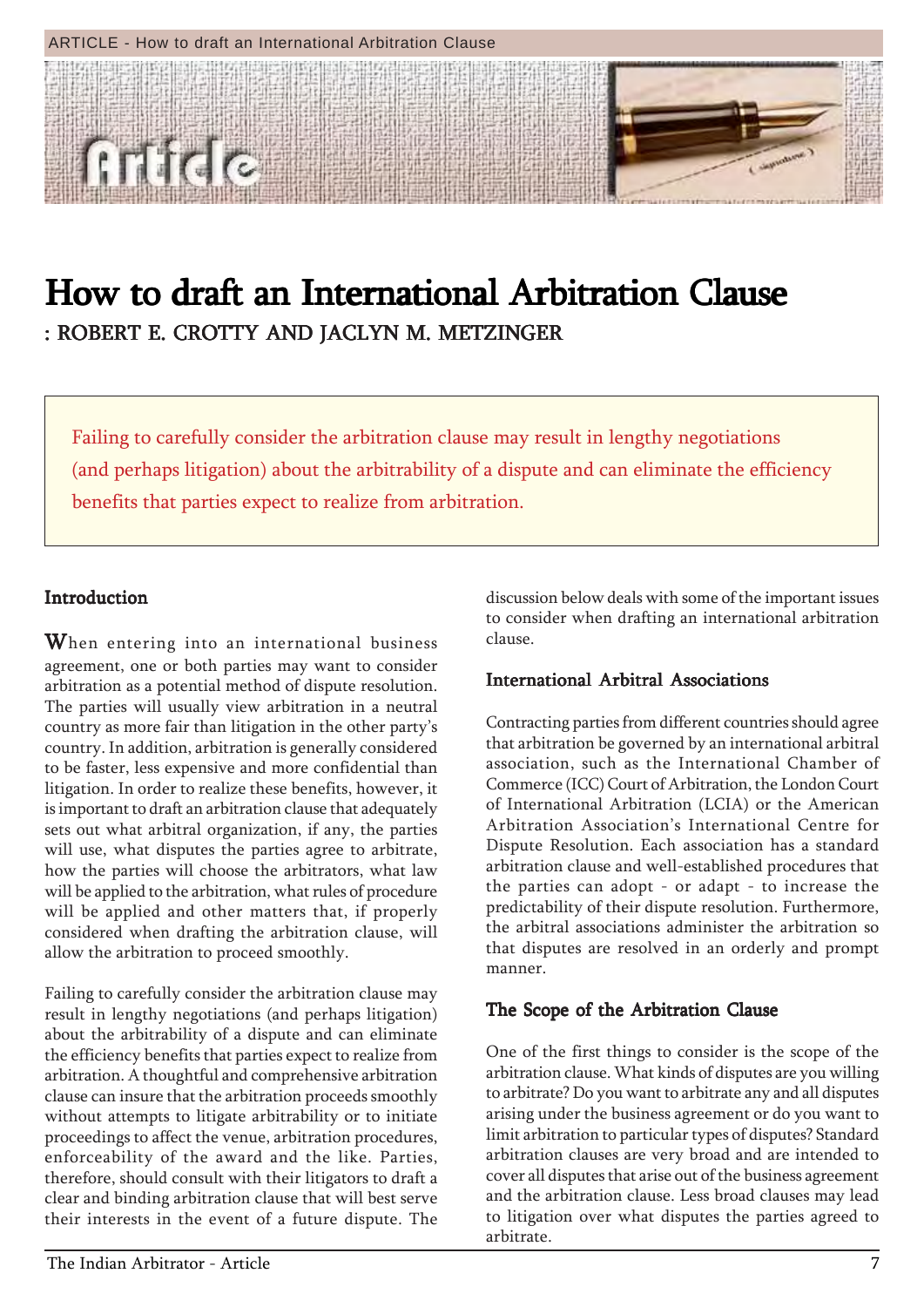The best way to achieve clarity is to adopt an existing arbitration clause from the governing arbitral association. These standard clauses have well-understood language whose meaning has been established through - or in response to - litigation. These clauses can be incorporated into a business agreement "as is" or can be used as a starting point to draft a clause that is tailored to the needs of the parties and to the specific business agreement.

#### Venue

The venue of the arbitration is another fundamental consideration in drafting an international arbitration clause. Often, each party is wary of arbitrating where the other party is located due to unfamiliarity with foreign law and procedures and fear of bias. $^{\rm 1}$  Therefore,

the parties should agree on a neutral venue where both can expect to achieve a fair and just result. Before choosing a venue, you should familiarize yourself with the law of that venue and how it might interact with your arbitration clause, procedural rules and any arbitration award. Other concerns may be travel restrictions, cost of travel, language, and the like.

#### Language

The arbitration clause should

state the language to be used in conducting the arbitration.

#### Choice of Law

An international arbitration clause should also include a choice of law provision. Absent such an agreement, different bodies of law could apply to different stages of the arbitration proceeding. For example, Argentine law could apply to the validity of the arbitration clause, Italian law to the business agreement itself, and English law to the enforceability of the award. To avoid such convoluted results, you should consider the various bodies of law (and ethical rules) that could apply to the arbitration and agree upon one that will apply to the entire proceeding.

#### Pre-Arbitration Dispute Resolution

#### (Footnotes)

An arbitration clause may also require pre-arbitration dispute resolution efforts before commencing arbitration. This can include a meeting at the business level in an attempt to informally resolve the dispute or a more structured mediation program. Most arbitration associations have rules and procedures for mediation. Requiring pre-arbitration attempts to resolve disputes may allow the parties to avoid the time and expense of arbitration, especially where the parties are willing to settle but need the help of a neutral mediator to bring them to a final settlement.

#### Choosing the Arbitrators

Contracting parties can also control the number and appointment of their arbitrators. The arbitration clause can designate a specific person or persons to serve as arbitrators, can select a method of appointment, or

incorporate an arbitration association's rules of appointment. The ability to choose your arbitrator is an advantage over litigation, where you have no control over the judge assigned to your case. The parties can also decide if they want to have one or three arbitrators resolve their dispute. Although a single arbitrator is less expensive, a panel of three arbitrators reduces the risk that a single arbitrator may not reach a sound result. In short, three

heads may be better than one.

#### Procedural Rules

It is also important to decide on the procedural rules that will govern the arbitration. It is almost always preferable to adopt the procedural rules of an arbitral association, at least as a starting point. These rules usually have well-understood meanings, and in some cases (e.g., the ICC), have very substantial published commentaries.2 The United Nations Commission on International Trade Law (UNCITRAL) has published procedural rules for arbitration which parties may adopt. The UNCITRAL rules are not specific, however, to any arbitral association.

Contracting parties should consider whether the arbitral association's rules adequately consider the extent of motion practice that will be allowed, the availability of

Requiring pre-arbitration attempts

to resolve disputes may allow the

parties to avoid the time and expense

of arbitration, especially where the

parties are willing to settle but need

the help of a neutral mediator to

bring them to a final settlement.

<sup>2</sup> See, e.g., W. Laurence Craig, William W. Park, & Jan Paulson, International Chamber of Commerce Arbitration, 16 (Oceana Publications, Inc., 2nd ed. 1990) (1984).

 $^{\rm I}$  W. Laurence Craig, William W. Park, & Jan Paulson, International Chamber of Commerce Arbitration, 16 (Oceana Publications, Inc., 2nd ed. 1990) (1984).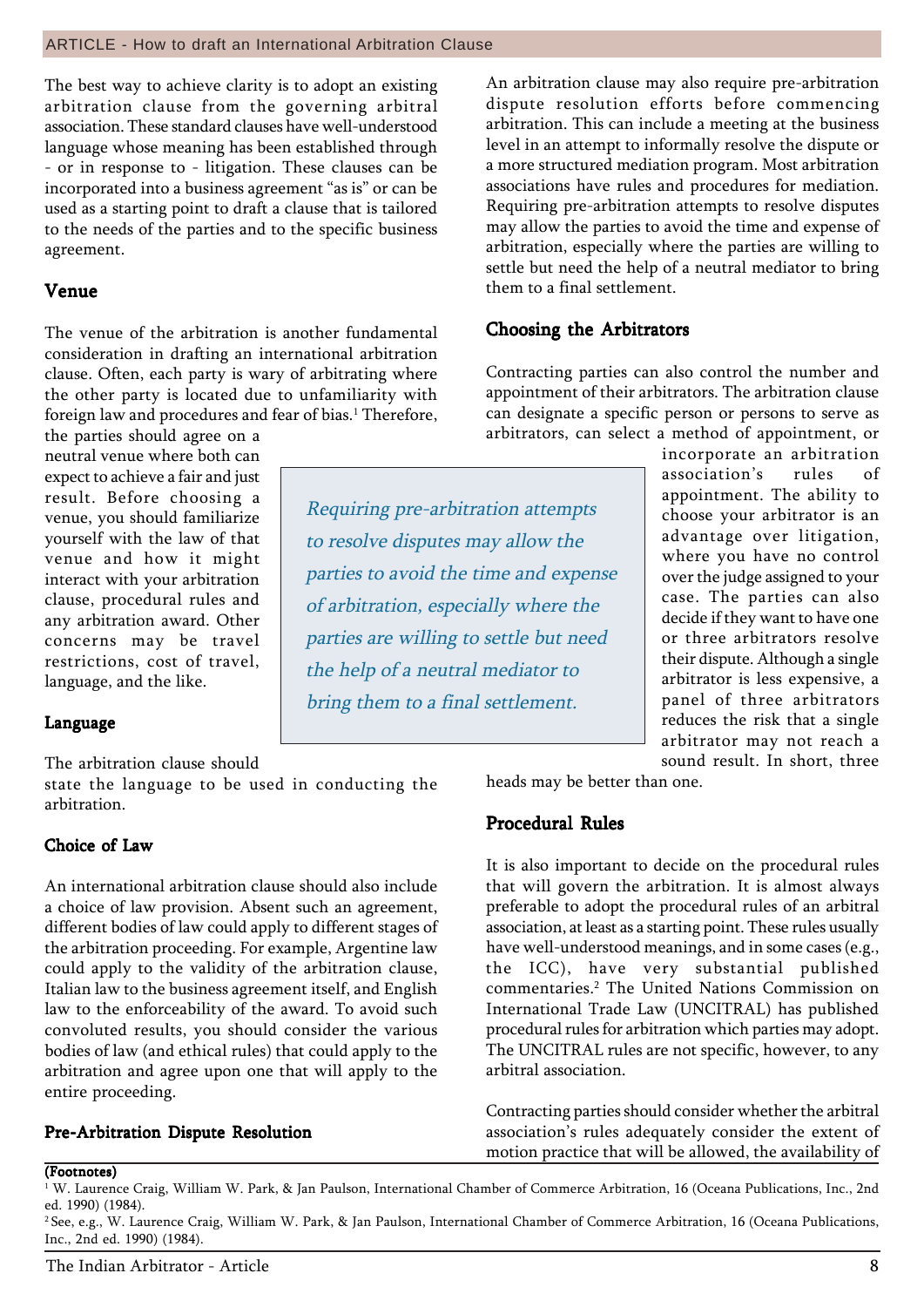preliminary relief and dispositive motions, the arbitrator's power to impose sanctions on the parties, including awards of costs and attorneys' fees, and whether a written award will be issued at the end of the hearing.

#### Preliminary Relief

Parties should consider the availability of preliminary relief, such as temporary restraining orders, preliminary injunctions, attachments, or receiverships, and at what point in the proceedings the arbitrator may issue such relief. If given this authority, the arbitrator can protect the parties' ability to recover upon the ultimate resolution of the dispute, for example, by depositing funds in an escrow account or through the appointment of a receiver.

#### Dispositive Motions

A provision for dispositive motions might also be included in your arbitration clause. Motions to dismiss and motions for summary judgment may help to limit frivolous claims or prevent claims that are not factually driven from proceeding through discovery to a full hearing. If a party is concerned that submitting a dispute to arbitration will foster frivolous claims by the other party, the availability of dispositive motions (along with the arbitrator's ability to sanction the parties and make an award of attorneys' fees) is likely to discourage such claims.

#### **Discovery**

Contracting parties can also control the extent of discovery in their arbitration. This is extremely important in the international context, as different countries have different views on the proper scope of discovery. Once again, the parties can adopt the discovery rules of the governing arbitral association or they can draft their own procedures. Although the trend seems to be in favor of broad discovery, resulting in arbitrations that look more and more like litigation, this is not necessarily the most effective way to conduct an arbitration. Electronic discovery can make discovery much more expensive and time consuming. The efficiency benefits of arbitration support a shorter, less extensive, and less expensive discovery period than is typical in litigation. On the other hand, discovery should not be so limited that it prevents you from obtaining the facts necessary to prove your case or disprove your adversary's case. It is also important to be aware of

#### (Footnotes)

artificial limits on discovery, as this may encourage frivolous claims without giving you the ability to adequately defend against those claims.

#### **Sanctions**

The parties should consider whether they want to give the arbitrators the express authority to impose sanctions for frivolous claims or procedural maneuvers. The arbitration clause may also provide for sanctions to be awarded by a court where a party frivolously attempts to vacate the award. A threat of sanctions should discourage frivolous claims and frivolous challenges to the scope of the arbitration clause, procedural rules or other matters. Sanctions can include an award of attorneys' fees, costs of the arbitration, and additional monetary sanctions.

#### Enforcement of International Arbitral Awards Enforcement of International Awards

The ability to enforce the arbitral award is a key element of the arbitration clause. International arbitral awards are enforceable through various international treaties and conventions such as the United Nations' Convention on the Recognition and Enforcement of Foreign Arbitral Awards (also known as the New York Convention) and the Inter-American Convention on International Commercial Arbitration, both of which have been codified in the United States Code.<sup>3</sup> These conventions provide for the recognition of arbitration agreements (and the enforcement of arbitral awards) among citizens whose countries have adopted the conventions. You should consider whether to make enforceability a specific part of your arbitration clause.

#### A Caution

International arbitration has become a well-accepted method of dispute resolution, and arbitral associations are generally responsive to making sure that arbitration is conducted efficiently and fairly. While parties should carefully consider all the issues outlined above, parties should not assume that they should write new rules and new procedures unless the need to do so is clear.

#### Conclusion

A well-considered and well-drafted arbitration clause can add a great deal of control and predictability to the resolution of your dispute and will enhance your ability to achieve the benefits of arbitration.

(Author: Robert E. Crotty is a Partner in the New York office of Kelley Drye & Warren and Jaclyn M. Metzinger is an Associate in the firm's New York office. This article was originally published in The Metropolitan Corporate Counsel, Vol. 17, No. 8 (August 2009))

<sup>&</sup>lt;sup>3</sup> See Convention on the Recognition and Enforcement of Foreign Arbitral Awards, June 10, 1958, codified at 9 U.S.C. ßß 201-298. See also Inter-American Convention on International Commercial Arbitration, codified at 9 U.S.C. ßß 301-307.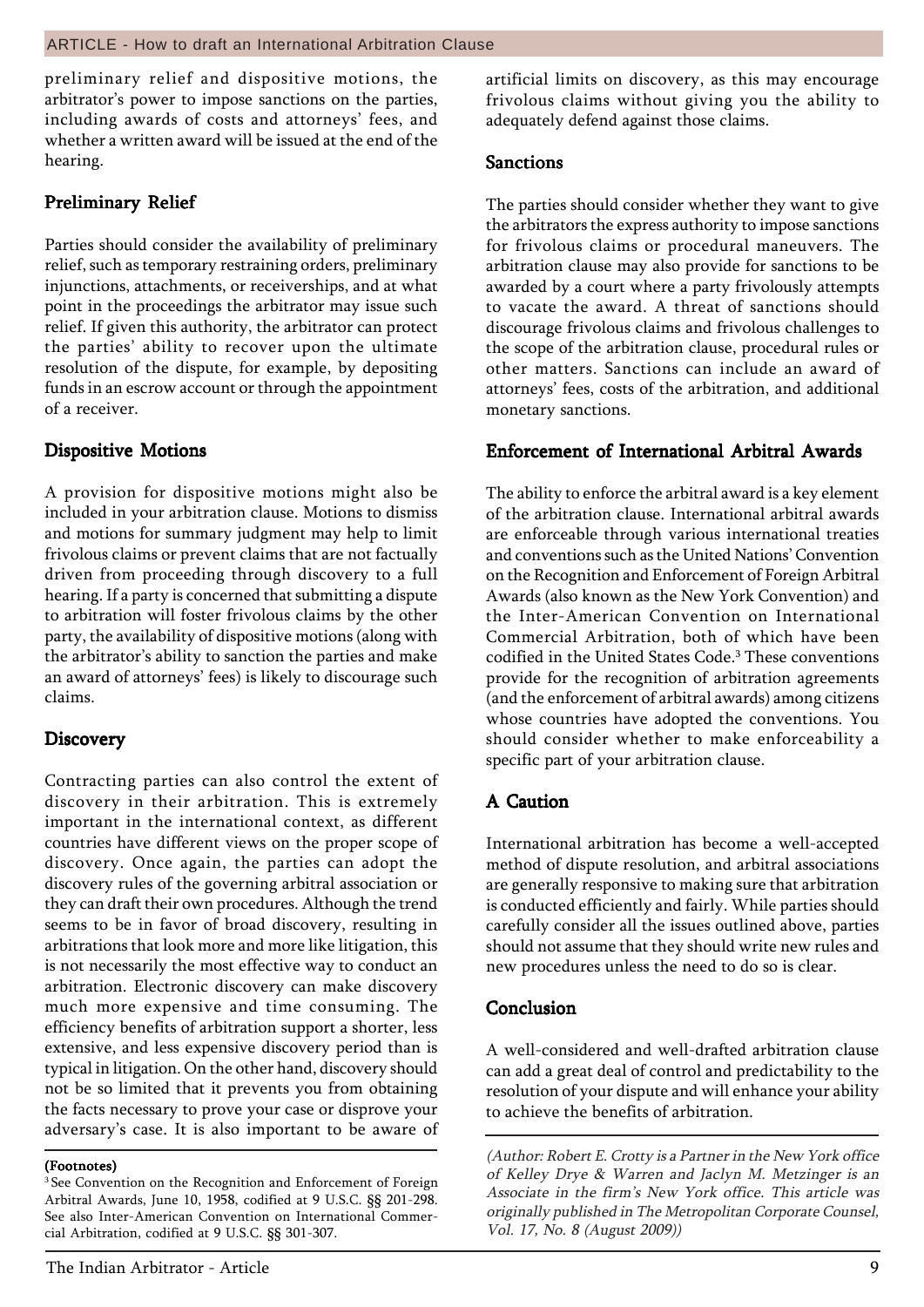## $s \mathcal{L}$  Pvents



## Amendment to Arbitration Act

Indian government is contemplating effecting an amendment to Arbitration and Conciliation Act 1996 in view of the delay in arbitration, Indiaís Minister for Law and Parliamentary Affairs M Veerappa Moily said. A committee will be constituted to look into this.

Kenya is planning to amend the Arbitration Act 1995. The attorney general has proposed the Arbitration (Amendment) Bill 2009, which aims to facilitate cost-effective and expeditious conduct of arbitration proceedings by dealing with matters relating to arbitration proceedings which are unclear in the existing legislation.

## Supreme Court of India suggests mediation to Ambanis for settlement

The Supreme Court of India asked the Ambani brothers' group firms RIL and RNRL why they cannot settle their gas supply dispute through arbitration or mediation. During hearing of the dispute over supply of gas by RIL to RNRL, the bench headed by Chief Justice K.G. Balakrishnan said the two parties could arrive at a "suitable arrangement" through arbitration or mediation.



Few men have virtue to withstand the highest bidder. ~George Washington~